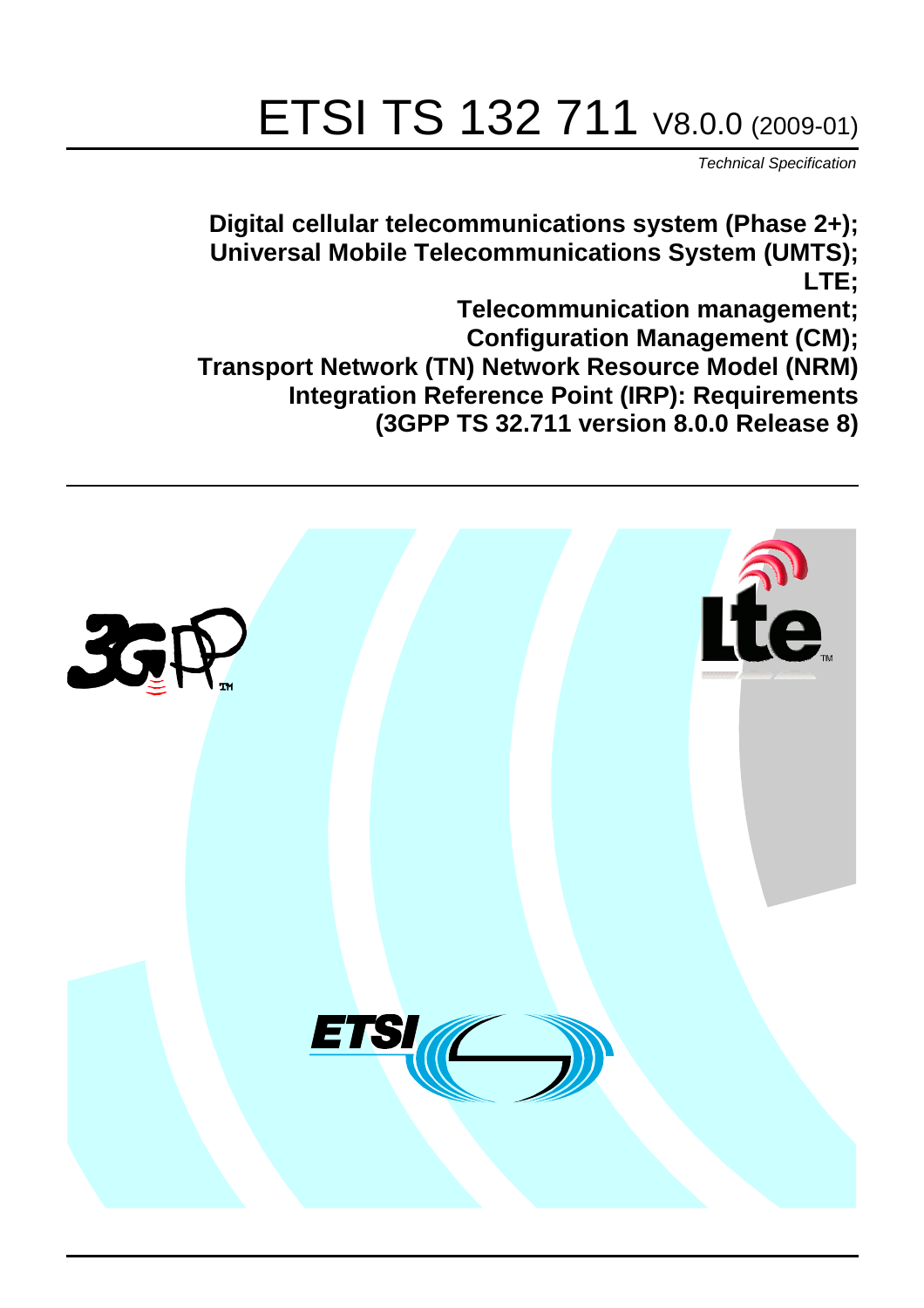Reference RTS/TSGS-0532711v800

Keywords

GSM, LTE, UMTS

#### *ETSI*

#### 650 Route des Lucioles F-06921 Sophia Antipolis Cedex - FRANCE

Tel.: +33 4 92 94 42 00 Fax: +33 4 93 65 47 16

Siret N° 348 623 562 00017 - NAF 742 C Association à but non lucratif enregistrée à la Sous-Préfecture de Grasse (06) N° 7803/88

#### *Important notice*

Individual copies of the present document can be downloaded from: [http://www.etsi.org](http://www.etsi.org/)

The present document may be made available in more than one electronic version or in print. In any case of existing or perceived difference in contents between such versions, the reference version is the Portable Document Format (PDF). In case of dispute, the reference shall be the printing on ETSI printers of the PDF version kept on a specific network drive within ETSI Secretariat.

Users of the present document should be aware that the document may be subject to revision or change of status. Information on the current status of this and other ETSI documents is available at <http://portal.etsi.org/tb/status/status.asp>

If you find errors in the present document, please send your comment to one of the following services: [http://portal.etsi.org/chaircor/ETSI\\_support.asp](http://portal.etsi.org/chaircor/ETSI_support.asp)

#### *Copyright Notification*

No part may be reproduced except as authorized by written permission. The copyright and the foregoing restriction extend to reproduction in all media.

> © European Telecommunications Standards Institute 2009. All rights reserved.

**DECT**TM, **PLUGTESTS**TM, **UMTS**TM, **TIPHON**TM, the TIPHON logo and the ETSI logo are Trade Marks of ETSI registered for the benefit of its Members.

**3GPP**TM is a Trade Mark of ETSI registered for the benefit of its Members and of the 3GPP Organizational Partners. **LTE**™ is a Trade Mark of ETSI currently being registered

for the benefit of its Members and of the 3GPP Organizational Partners.

**GSM**® and the GSM logo are Trade Marks registered and owned by the GSM Association.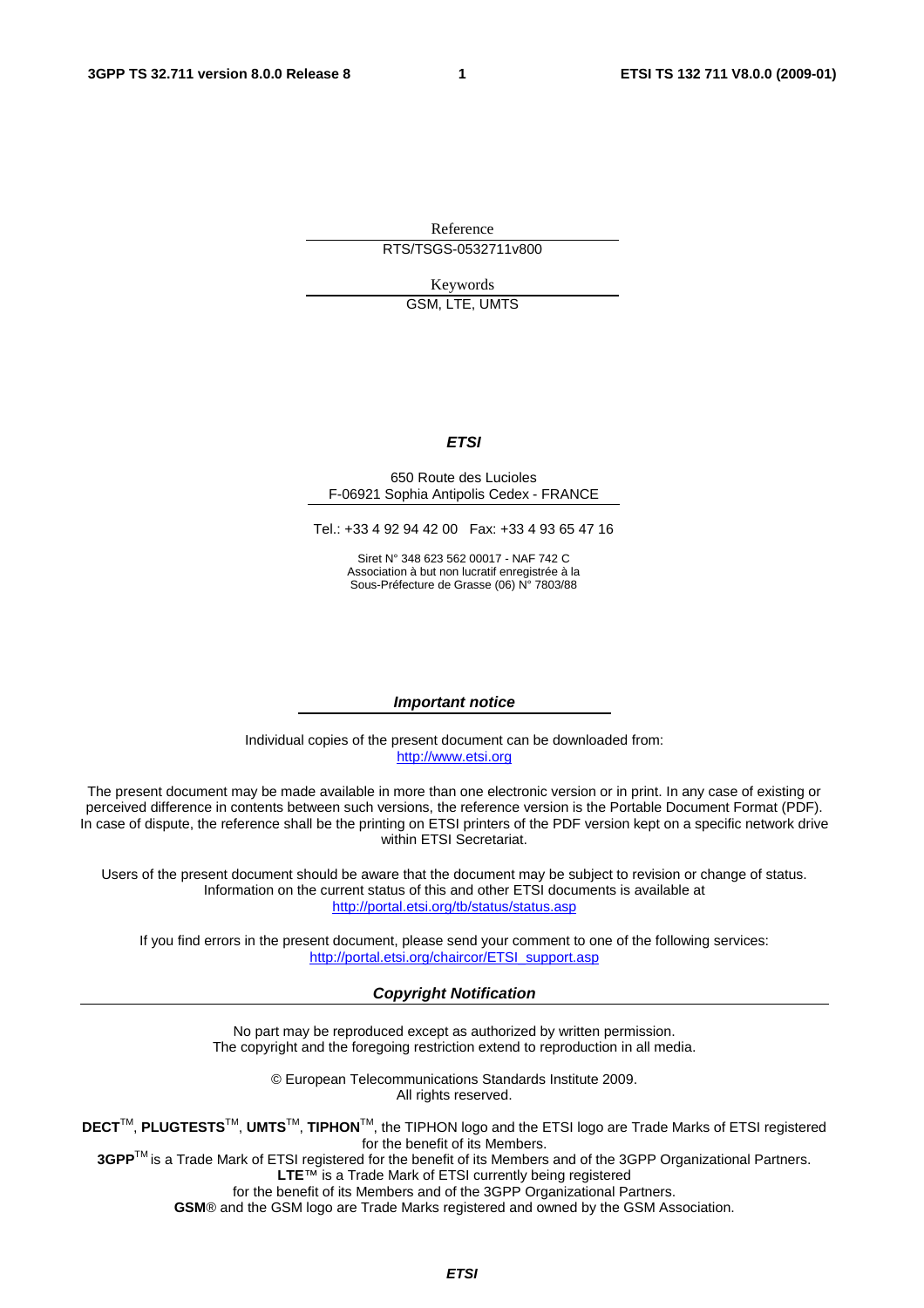### Intellectual Property Rights

IPRs essential or potentially essential to the present document may have been declared to ETSI. The information pertaining to these essential IPRs, if any, is publicly available for **ETSI members and non-members**, and can be found in ETSI SR 000 314: *"Intellectual Property Rights (IPRs); Essential, or potentially Essential, IPRs notified to ETSI in respect of ETSI standards"*, which is available from the ETSI Secretariat. Latest updates are available on the ETSI Web server [\(http://webapp.etsi.org/IPR/home.asp](http://webapp.etsi.org/IPR/home.asp)).

Pursuant to the ETSI IPR Policy, no investigation, including IPR searches, has been carried out by ETSI. No guarantee can be given as to the existence of other IPRs not referenced in ETSI SR 000 314 (or the updates on the ETSI Web server) which are, or may be, or may become, essential to the present document.

#### Foreword

This Technical Specification (TS) has been produced by ETSI 3rd Generation Partnership Project (3GPP).

The present document may refer to technical specifications or reports using their 3GPP identities, UMTS identities or GSM identities. These should be interpreted as being references to the corresponding ETSI deliverables.

The cross reference between GSM, UMTS, 3GPP and ETSI identities can be found under <http://webapp.etsi.org/key/queryform.asp>.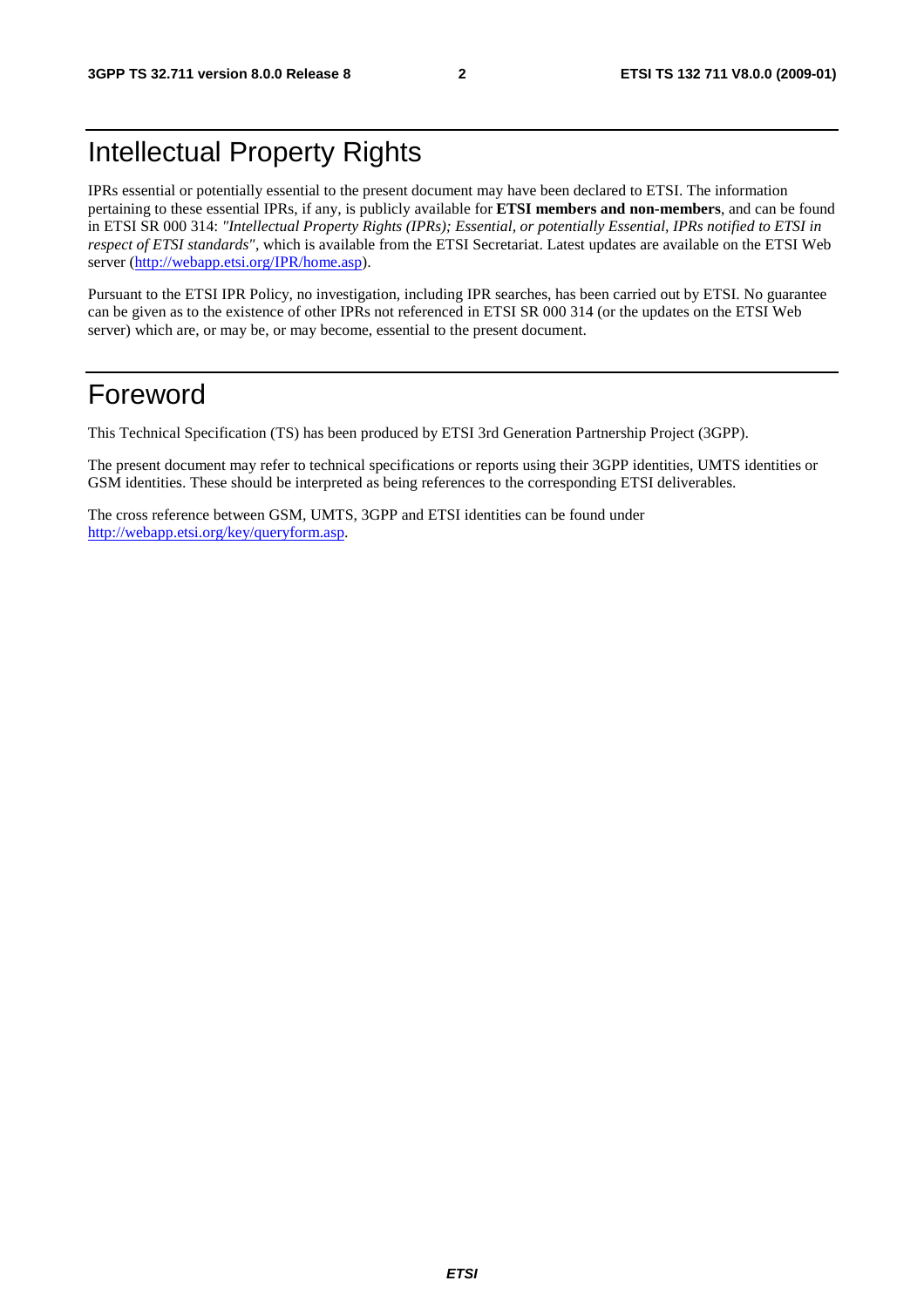# Contents

| 1                            |  |
|------------------------------|--|
|                              |  |
| 3 <sup>7</sup><br>3.1<br>3.2 |  |
|                              |  |
|                              |  |
|                              |  |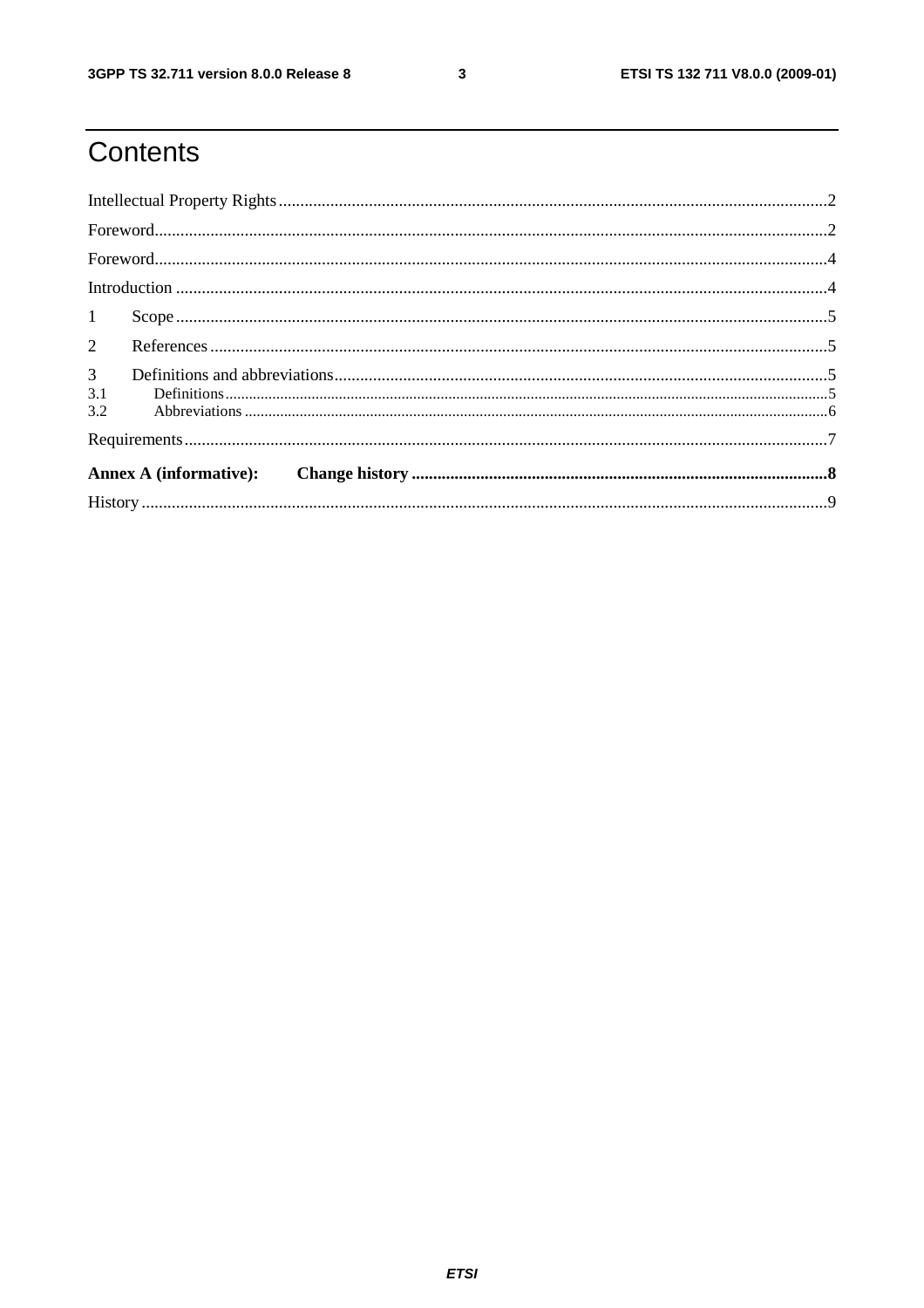#### Foreword

This Technical Specification has been produced by the 3<sup>rd</sup> Generation Partnership Project (3GPP).

The contents of the present document are subject to continuing work within the TSG and may change following formal TSG approval. Should the TSG modify the contents of the present document, it will be re-released by the TSG with an identifying change of release date and an increase in version number as follows:

Version x.y.z

where:

- x the first digit:
	- 1 presented to TSG for information;
	- 2 presented to TSG for approval;
	- 3 or greater indicates TSG approved document under change control.
- y the second digit is incremented for all changes of substance, i.e. technical enhancements, corrections, updates, etc.
- z the third digit is incremented when editorial only changes have been incorporated in the document.

### Introduction

The present document is part of a TS-family covering the 3<sup>rd</sup> Generation Partnership Project; Technical Specification Group Services and System Aspects; Telecommunication management; as identified below:

| 32.711: | Configuration Management (CM); Transport Network (TN) interface Network Resource<br>Model (NRM) Integration Reference Point (IRP); Requirements                                                           |
|---------|-----------------------------------------------------------------------------------------------------------------------------------------------------------------------------------------------------------|
| 32.712: | Configuration Management (CM); Transport Network (TN) interface Network Resource Model<br>(NRM) Integration Reference Point (IRP); Information Service (IS)                                               |
| 32.713: | Configuration Management (CM); Transport Network (TN) interface Network Resource Model<br>(NRM) Integration Reference Point (IRP); Common Object Request Broker Architecture<br>(CORBA) Solution Set (SS) |
| 32.715  | Configuration Management (CM); Transport Network (TN) interface Network Resource Model<br>(NRM) Integration Reference Point (IRP); eXtensible Markup Language (XML) file format<br>definition             |

Configuration Management (CM), in general, provides the operator with the ability to assure correct and effective operation of the 3G network as it evolves. CM actions have the objective to control and monitor the actual configuration on the Network Elements (NEs) and Network Resources (NRs), and they may be initiated by the operator or by functions in the Operations Systems (OSs) or NEs.

CM actions may be requested as part of an implementation programme (e.g. additions and deletions), as part of an optimisation programme (e.g. modifications), and to maintain the overall Quality of Service (QoS). The CM actions are initiated either as single actions on single NEs of the 3G network, or as part of a complex procedure involving actions on many resources/objects in one or several NEs.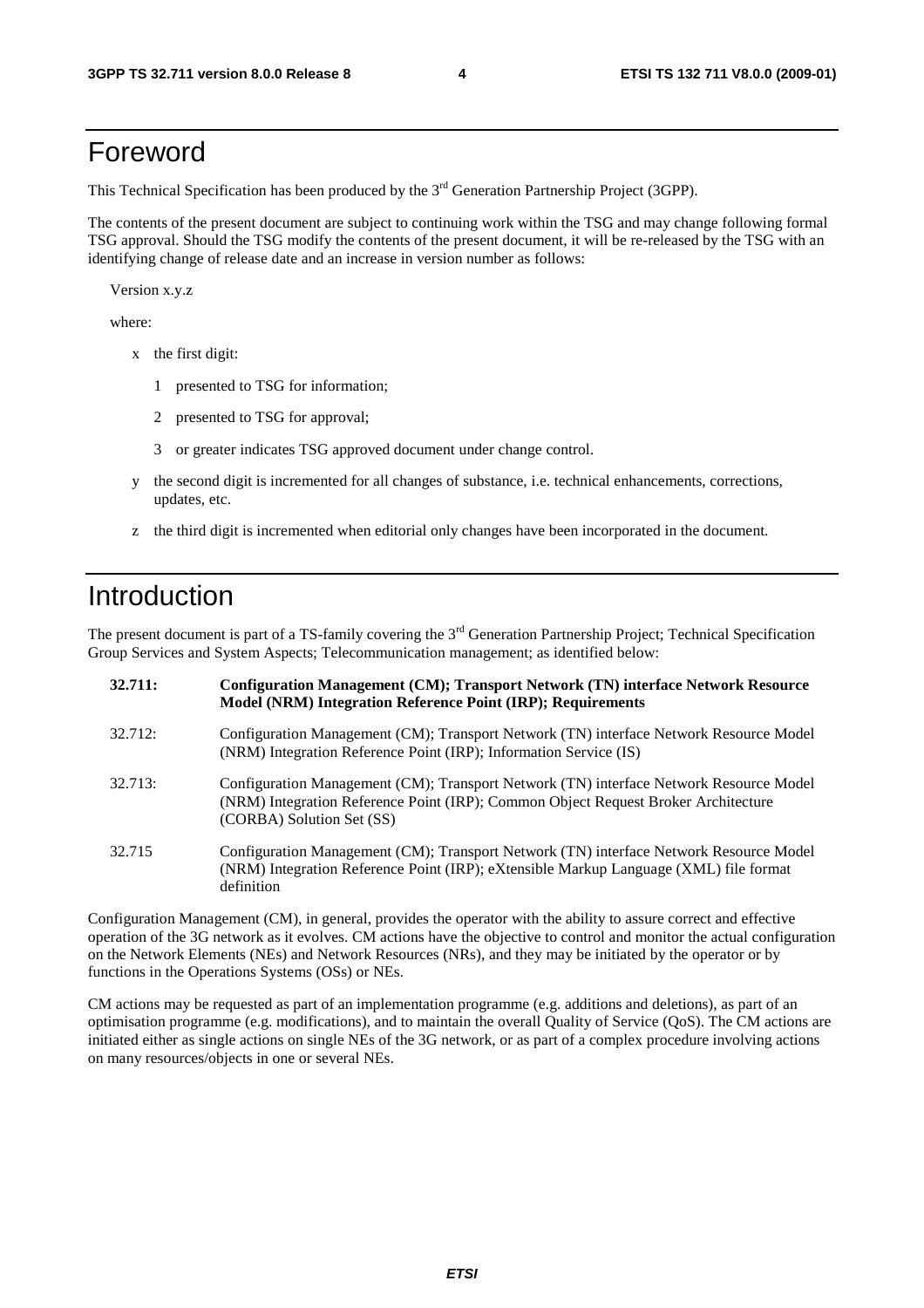#### 1 Scope

The present document defines , in addition to the requirements defined in [1], [2] and [3], the requirements for the present IRP: Transport Network (TN) interface Network Resource Model (NRM) Integration Reference Point.

### 2 References

The following documents contain provisions which, through reference in this text, constitute provisions of the present document.

- References are either specific (identified by date of publication, edition number, version number, etc.) or non-specific.
- For a specific reference, subsequent revisions do not apply.
- For a non-specific reference, the latest version applies. In the case of a reference to a 3GPP document (including a GSM document), a non-specific reference implicitly refers to the latest version of that document *in the same Release as the present document*.
- [1] 3GPP TS 32.101: "Telecommunication Management, Principles and high level requirements".
- [2] 3GPP TS 32.102: "Telecommunication management; Architecture".
- [3] 3GPP TS 32.600: "Telecommunication management; Configuration Management (CM); Concept and high-level requirements".

### 3 Definitions and abbreviations

#### 3.1 Definitions

For the purposes of the present document, the following terms and definitions apply:

**data:** any information or set of information required to give software or equipment or combinations thereof a specific state of functionality.

**Element Manager (EM):** provides a package of end-user functions for management of a set of closely related types of Network Elements (NEs). These functions can be divided into two main categories:

- *Element Management Functions* for management of NEs on an individual basis. These are basically the same functions as supported by the corresponding local terminals;
- *Sub-Network Management Functions* that are related to a network model for a set of NEs constituting a clearly defined sub-network, which may include relations between the NEs. This model enables additional functions on the sub-network level (typically in the areas of network topology presentation, alarm correlation, service impact analysis and circuit provisioning).

**IRP:** see 3GPP TS 32.101 [1]

**IRP Information Model:** see 3GPP TS 32.101 [1]

**IRP Information Service (IS):** see 3GPP TS 32.101 [1]

**IRP Solution Set (SS):** see 3GPP TS 32.101 [1]

**Managed Object (MO):** an abstract entity, which may be accessed through an open interface between two or more systems, and representing a Network Resource (NR) for the purpose of management. The Managed Object (MO) is an instance of a Managed Object Class (MOC) as defined in a Management Information Model (MIM). The MIM does not define how the MO or NR is implemented; only what can be seen in the interface.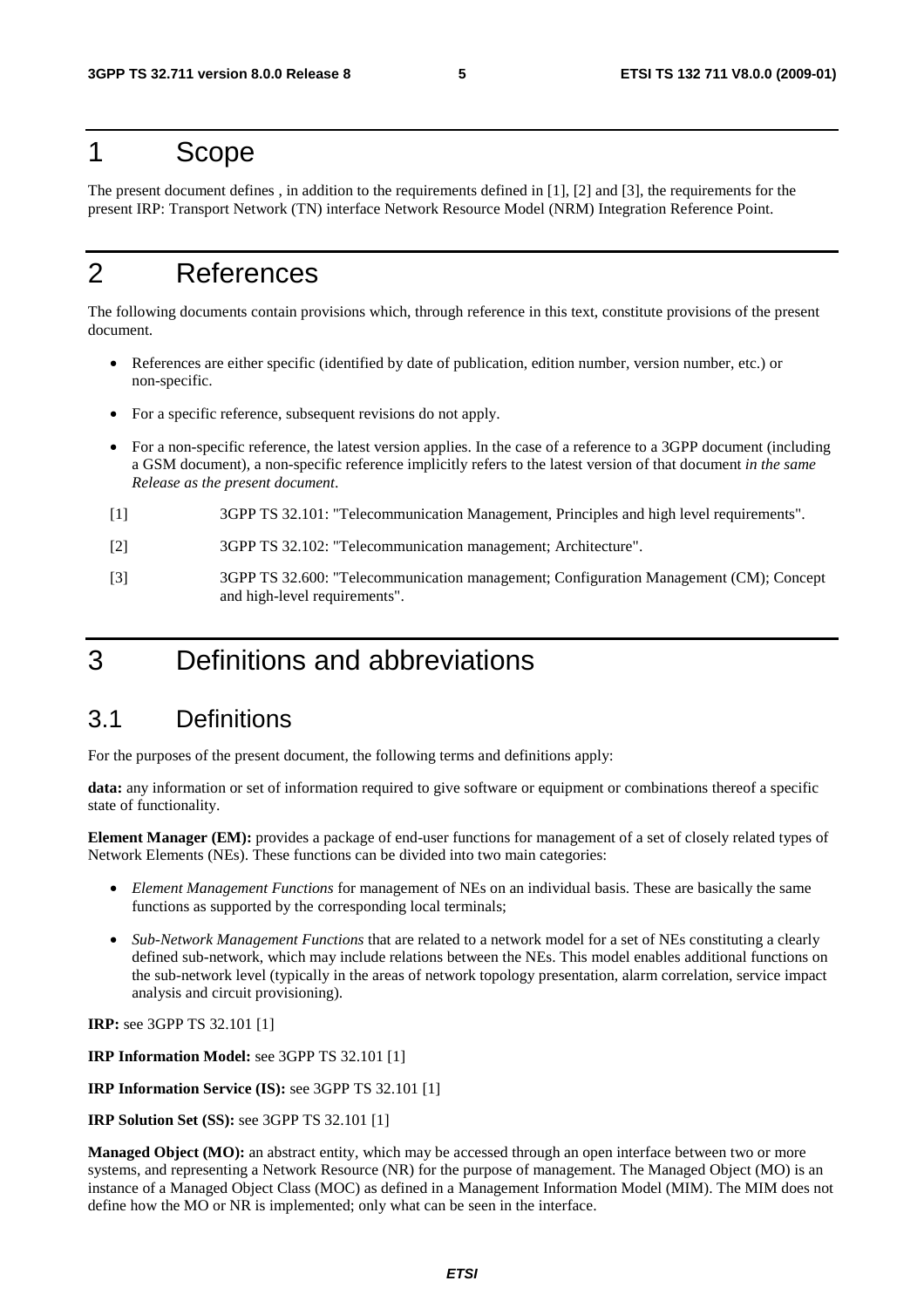**Managed Object Class (MOC):** a description of all the common characteristics for a number of MOs, such as their attributes, operations, notifications and behaviour.

**Management Information Model (MIM)**: also referred to as NRM - see the definition below. There is a slight difference between the meaning of MIM and NRM - the term MIM is generic and can be used to denote any type of management model, while NRM denotes the model of the actual managed telecommunications Network Resources (NRs).

**Network Element (NE):** is a discrete telecommunications entity, which can be, managed over a specific interface e.g. the RNC.

**Network Manager (NM)**: provides a package of end-user functions with the responsibility for the management of a network, mainly as supported by the EM(s) but it may also involve direct access to the NEs. All communication with the network is based on open and well-standardised interfaces supporting management of multi-vendor and multitechnology NEs.

**Network Resource (NR):** is a component of a NE, which can be identified as a discrete separate entity and is in an object oriented environment for the purpose of management represented by an abstract entity called Managed Object (MO).

**Network Resource Model (NRM)**: a model representing the actual managed telecommunications Network Resources (NRs) that a System is providing through the subject IRP. An NRM describes Managed Object Classes (MOC), their associations, attributes and operations. The NRM is also referred to as "MIM" (see above) which originates from the ITU-T TMN.

**Object Management Group (OMG):** see http://www.omg.org

**Operations System (OS):** indicates a generic management system, independent of its location level within the management hierarchy.

#### 3.2 Abbreviations

For the purposes of the present document, the following abbreviations apply:

| <b>CM</b>    | <b>Configuration Management</b>                                                 |
|--------------|---------------------------------------------------------------------------------|
| EM           | <b>Element Manager</b>                                                          |
| FM           | <b>Fault Management</b>                                                         |
| <b>GSM</b>   | Global System for Mobile communication                                          |
| <b>IRP</b>   | <b>Integration Reference Point</b>                                              |
| <b>IS</b>    | Information Service (see 3GPP TS 32.101 [1])                                    |
| <b>ITU-T</b> | International Telecommunication Union, Telecommunication Standardisation Sector |
| MIB          | <b>Management Information Base</b>                                              |
| <b>MIM</b>   | <b>Management Information Model</b>                                             |
| <b>MOC</b>   | Managed Object Class                                                            |
| MOI          | Managed Object Instance                                                         |
| <b>NE</b>    | <b>Network Element</b>                                                          |
| NM           | Network Manager                                                                 |
| <b>NR</b>    | <b>Network Resource</b>                                                         |
| <b>NRM</b>   | Network Resource Model                                                          |
| <b>OMG</b>   | <b>Object Management Group</b>                                                  |
| OS.          | <b>Operations System</b>                                                        |
| <b>PM</b>    | Performance Management                                                          |
| <b>TM</b>    | <b>Telecom Management</b>                                                       |
| UML          | Unified Modelling Language (OMG)                                                |
| <b>UMTS</b>  | Universal Mobile Telecommunications System                                      |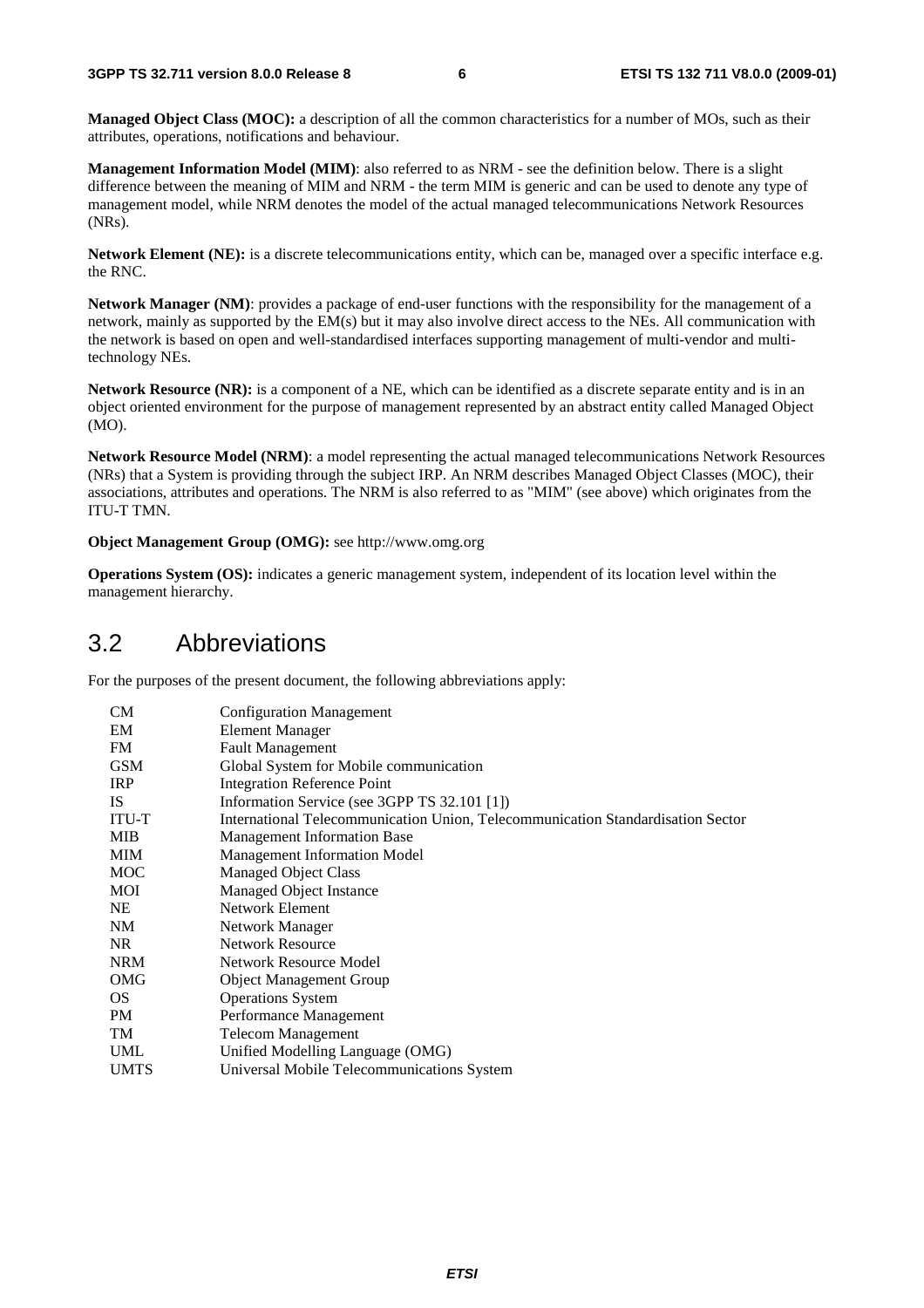### **Requirements**

The following general and high-level requirements apply for the present IRP:

- A. IRP-related requirements in 3GPP TS 32.101 [1].
- B. IRP-related requirements in 3GPP TS 32.102 [2].
- C. IRP-related requirements in 3GPP TS 32.600 [3].

In addition to the above, the following more specific requirements apply:

- 1. The NRM specified by this IRP shall allow for the configuration of the ATM Termination Points of the UTRAN inter element links (Iub-link, Iur-link, Iu-link), which are residing in a Node B or RNC. More specifically, the NRM:
	- shall allow for the viewing of the physical layer used by the ATM network (e. g. E1);
	- shall allow for the viewing of parameters of the virtual circuits associated with each link (e.g. VPI/VCI, ATM Service Category, AAL type, Peak Cell Rate, Sustainable Cell Rate, Maximum Burst Size);
	- shall allow the assigning of a UTRAN interface logical channel (e.g. Iub-NBAP) to a virtual circuit and configuration of parameters of the virtual circuit (e.g. VPI/VCI, ATM Service Category, AAL type, Peak Cell Rate, Sustainable Cell Rate, Maximum Burst Size);
	- shall allow to relate the ATM Termination Point easily to the associated link;
	- shall allow to relate the ATM Termination Point easily to the network element and the type of network element it is connected to.
- 2. The Network Resource Model defined by this IRP shall be generic in the sense to allow support for multiple transport technologies (e.g. IP) in the future;
- 3. The Network Resource Model defined by this IRP shall be generic in the sense to allow support for the management of termination points of other interface links (e. g. links between network elements of the CN) in the future.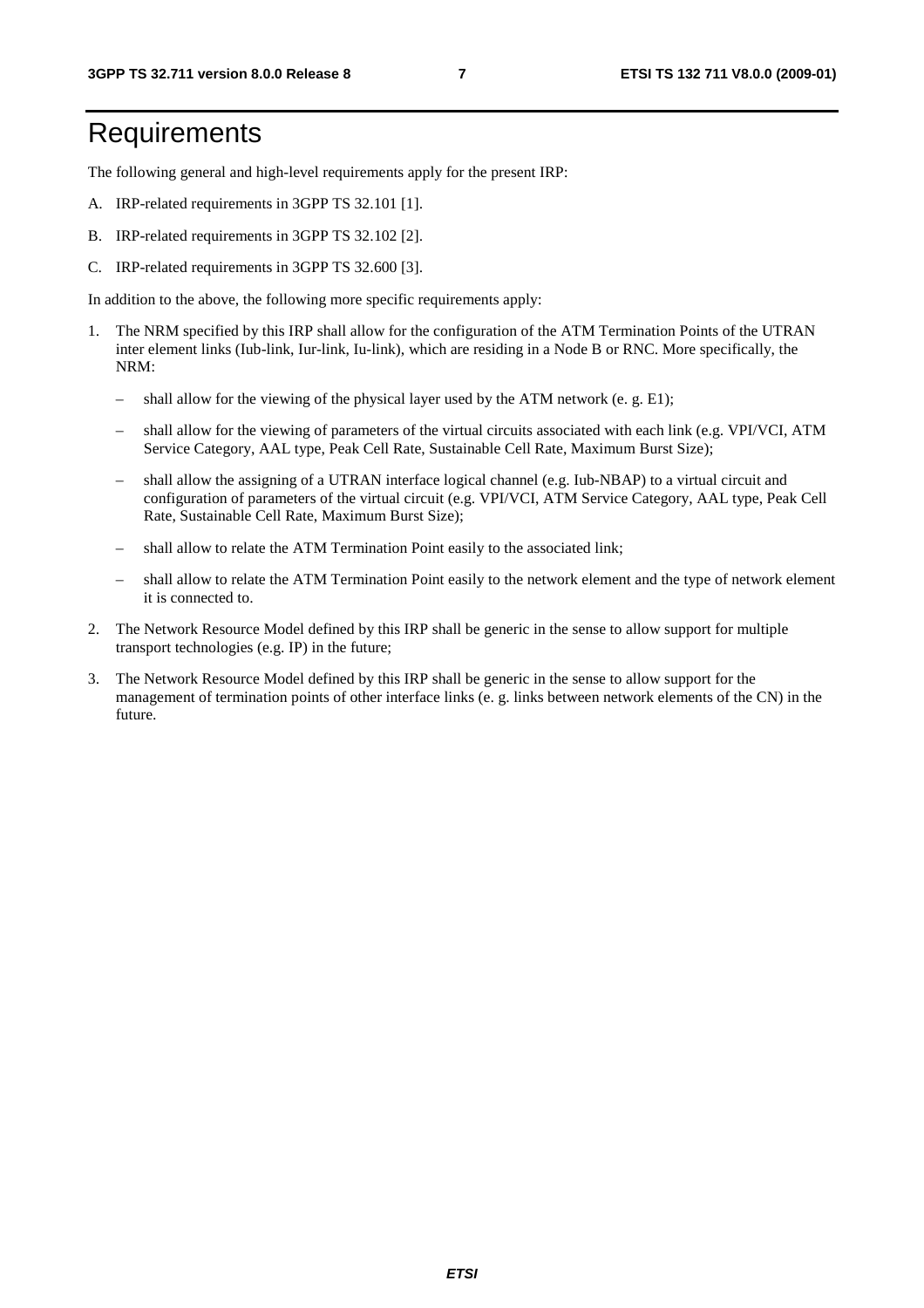## Annex A (informative): Change history

| <b>Change history</b> |       |               |       |                |                                                                |       |            |
|-----------------------|-------|---------------|-------|----------------|----------------------------------------------------------------|-------|------------|
| Date                  | TSG # | TSG Doc.   CR |       | l Rev          | <b>Subject/Comment</b>                                         | Old   | <b>New</b> |
| Sep 2003 S 21         |       | SP-030428     |       | $\overline{a}$ | Submitted to TSG SA#21 for Information                         | 1.0.0 |            |
| Sep 2004 S 25         |       | SP-040596     |       | $\sim$         | Submitted to TSG SA#25 for Approval                            | 2.0.0 | 6.0.0      |
| Jun 2007 ISA 36       |       | $-$           | $- -$ | --             | Automatic upgrade to Rel-7 (no CR) at freeze of Rel-7. Deleted | 6.0.0 | 7.0.0      |
|                       |       |               |       |                | reference to CMIP SS, discontinued from R7 onwards.            |       |            |
| Dec 2008 SA 42        |       |               | $- -$ | --             | Upgrade to Release 8                                           | 7.0.0 | 8.0.0      |
|                       |       |               |       |                |                                                                |       |            |